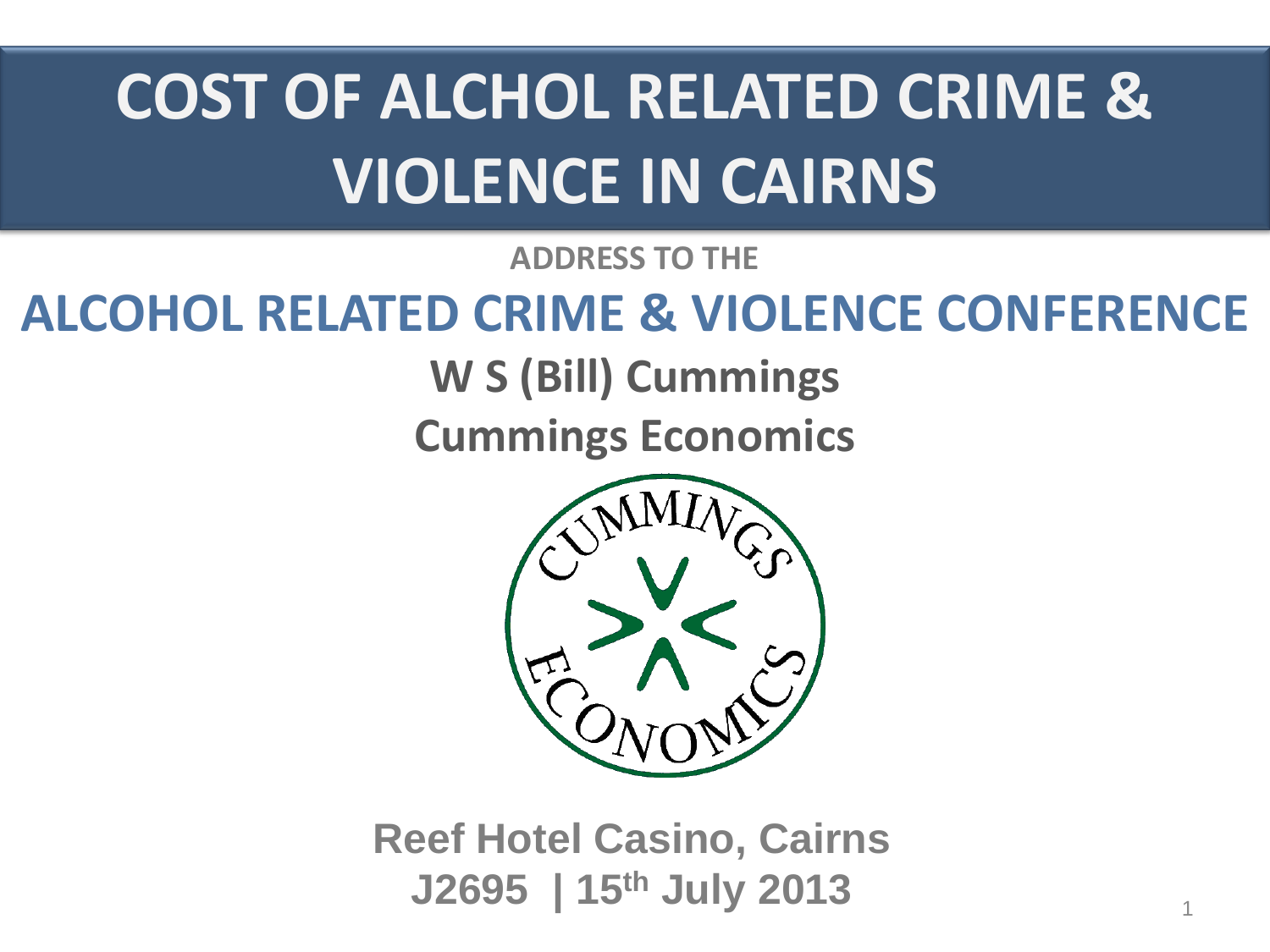#### **SOCIAL COST OF ALCOHOL ABUSE**

| <b>AUSTRALIAN RESEARCH</b> |            |                          |
|----------------------------|------------|--------------------------|
| 2004/05                    | $$16.4$ bn |                          |
| Per head of population     |            | \$805   (2004/05)        |
|                            |            | \$1000 (est 2013 values) |

| <b>US RESEARCH</b>     |                    |                                                     |
|------------------------|--------------------|-----------------------------------------------------|
| 1998 est               | <b>\$US 185 bn</b> |                                                     |
| Per head of population | \$US 685   (1998)  |                                                     |
|                        |                    | $\left  \right\rangle$ \$US 980   (est 2013 values) |



*Source: Cummings Economics based on; Australian research - David Collins of Macquarie University & Helen Lapsley of UQ 2008; US research – Harwood et al 1998.*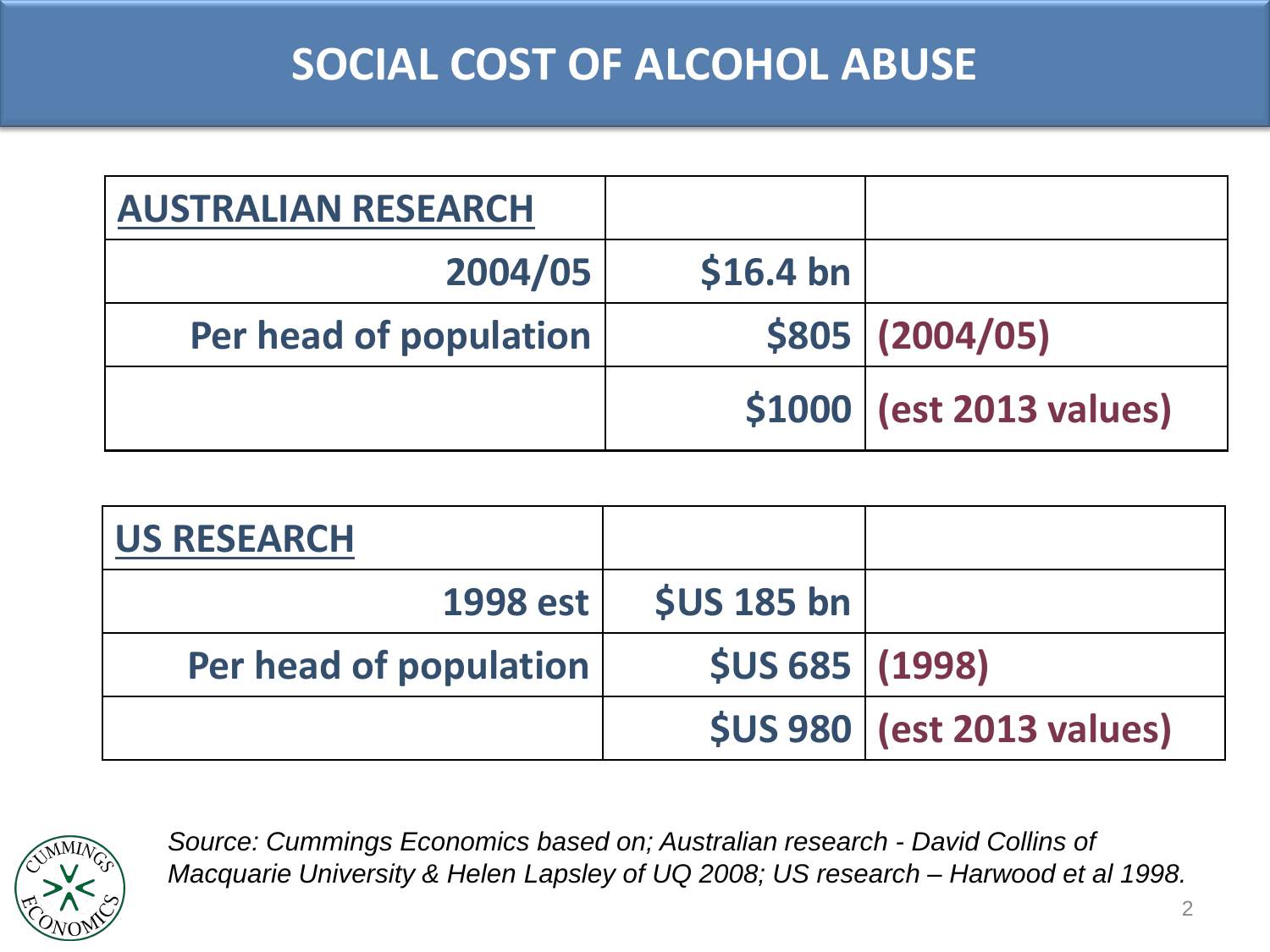#### **ESTIMATED SOCIAL COSTS OF ALCOHOL ABUSE IN CAIRNS (Based on National Ratios per Head of Population)**

| <b>Labour in the workforce</b> - Reduction in workforce & Absenteeism                                                     | \$32.8 m           |
|---------------------------------------------------------------------------------------------------------------------------|--------------------|
| <b>Labour in the household</b> - Premature death & Sickness                                                               | \$14.4 m           |
| Less consumption resources saved                                                                                          | $(-$14.8 m)$       |
| <b>Total net labour costs</b>                                                                                             | \$32.4 m           |
| <b>Healthcare</b> - Medical, Hospital, Nursing homes, Pharmaceuticals<br>& Ambulances                                     | \$18.1 m           |
| Road accidents n.e.i.                                                                                                     | \$20.2 m           |
| <b>Crime n.e.i.</b> – Police, Criminal courts, prisons, Property, Insurance<br>administration & Productivity of prisoners | \$13.0 m           |
| Resources used in abusive consumption                                                                                     | \$15.5 m           |
| <b>Total Tangible</b>                                                                                                     | \$99.2 m           |
| <b>Intangible Social Costs of Alcohol Abuse</b>                                                                           |                    |
| Loss of life, Pain and suffering (road accidents)                                                                         | \$42.0 m           |
| <b>Social Costs of Joint Alcohol &amp; Abuse</b>                                                                          |                    |
| Various                                                                                                                   | \$9.7 <sub>m</sub> |
| Total social costs of joint alcohol & drug abuse                                                                          | \$150.9 m          |



*Note: n.e.i. Denotes not elsewhere included. Source: Cummings Economics based on Collins & Lapsley (2008) & ABS – Estimated Residential..*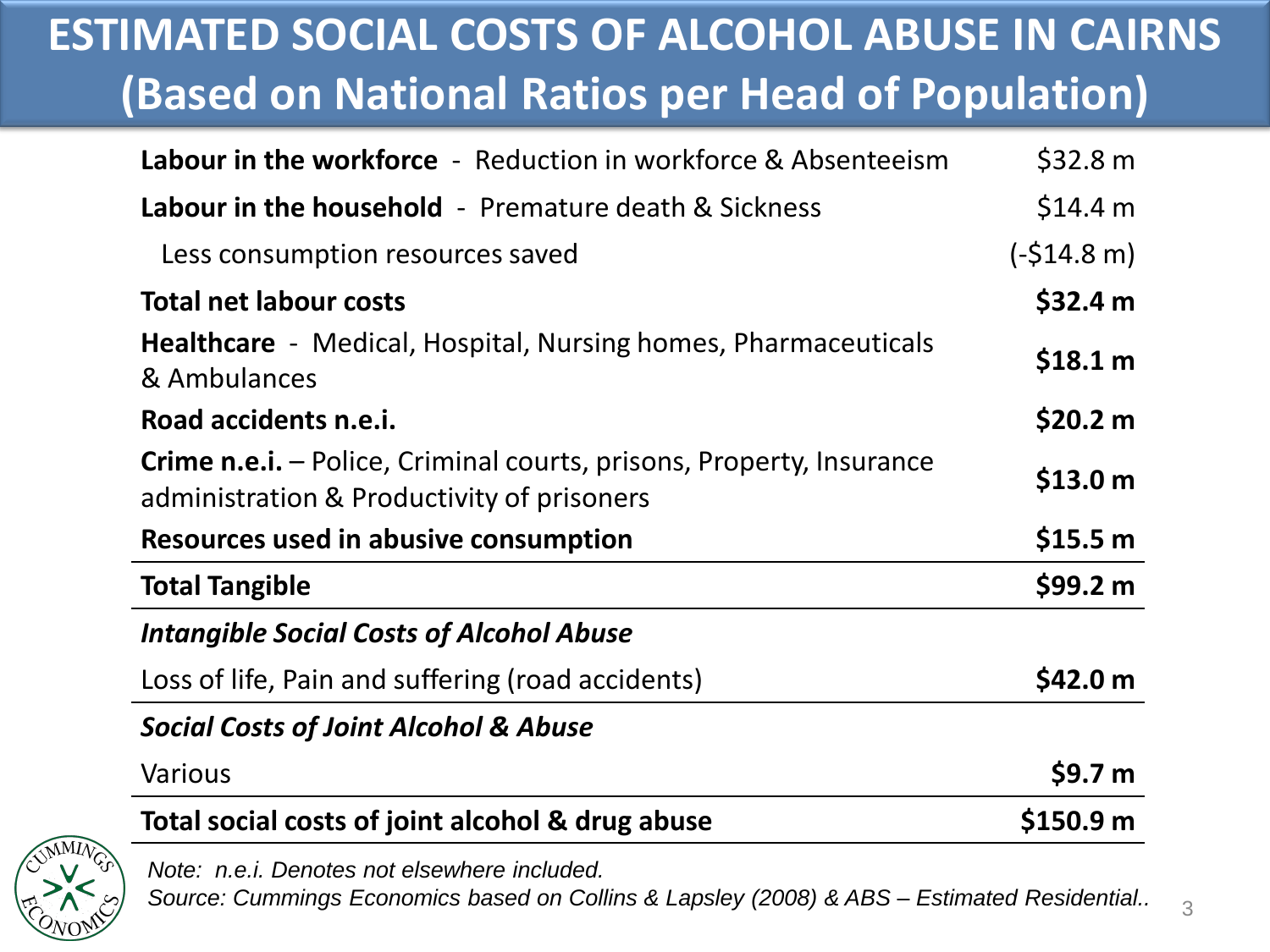# **O T H E R**

o **EST TOTAL COST OF ALCOHOL ABUSE HIGHER THAN \$150M**

o **ABOUT 2% OF GROSS REGIONAL PRODUCT (APPROXIMATELY \$7BN)**

o **TOTAL INCOME JAPANESE & CHINESE TOURISM ABOUT \$200M**

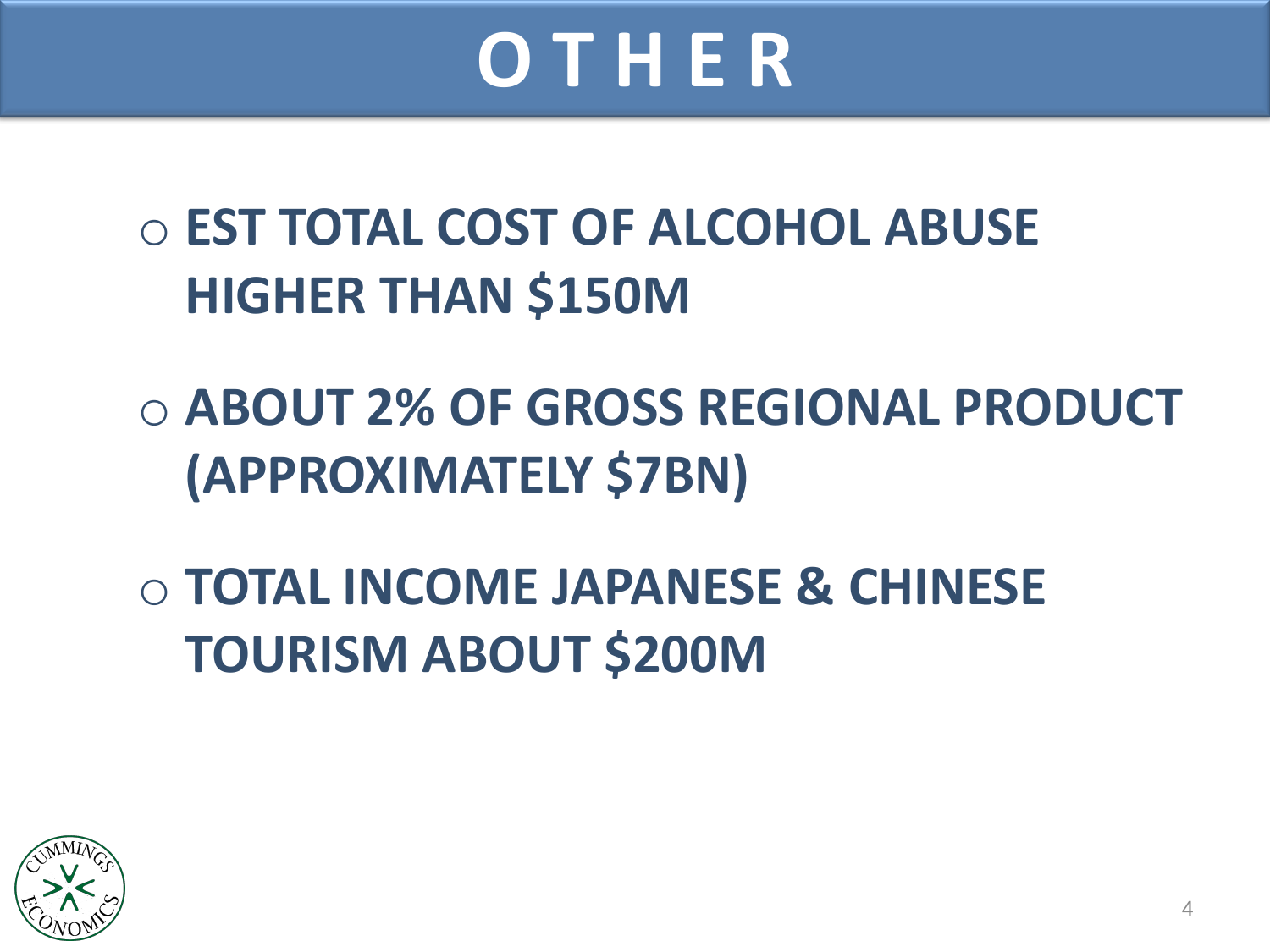#### **PERCENT OF TOTAL UNEMPLOYED IN FAR NORTH**

# o**AGES 15 – 24 ACCOUNT FOR ABOUT 40% OF ALL UNEMPLOYMENT IN THE REGION**



*Source: Cummings Economics Analysis of ABS Workforce Series in 2011.*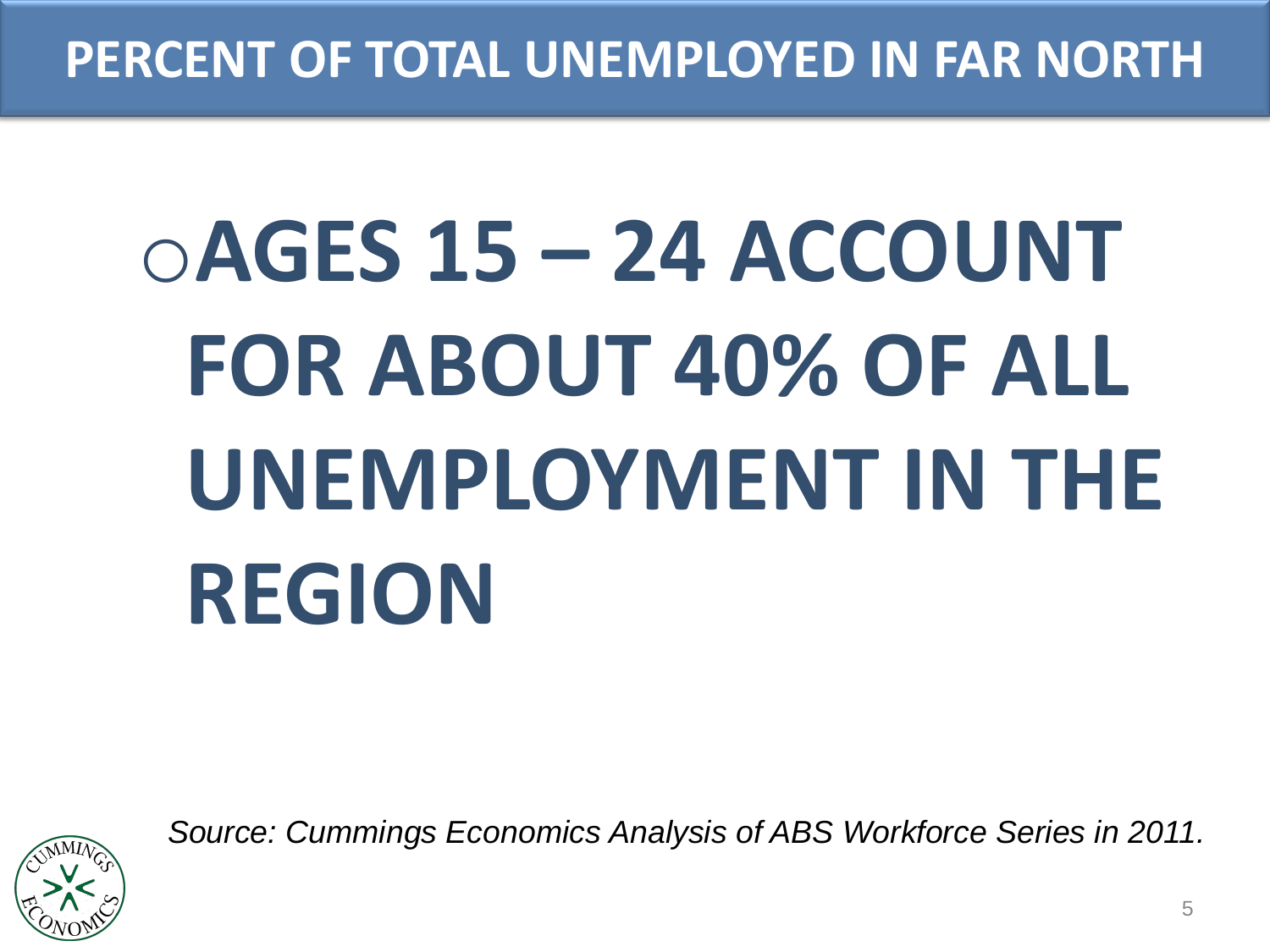## **UNEMPLOYMENT CAIRNS (GORDONVALE TO ELLIS BEACH)**

| <b>INDIGENOUS POPULATION</b>     | 25% |
|----------------------------------|-----|
| <b>NON-INDIGENOUS POPULATION</b> | 6%  |



*Source: Cummings Economics from ABS Census Data 2011.*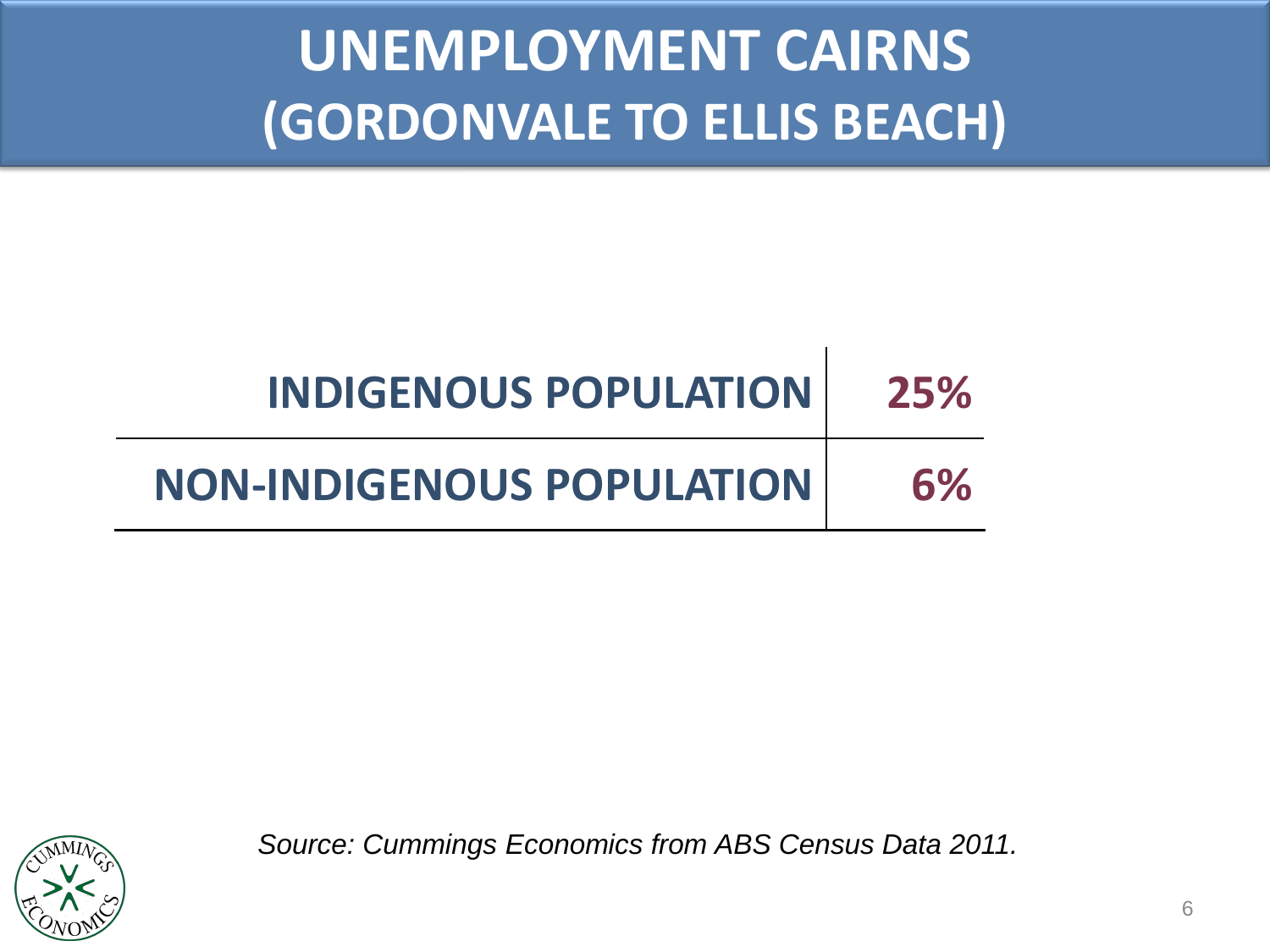# **IMPACTS ON VISITORS**

### o **BACKPACKER PERSPECTIVE**

### o **PROBLEM BUT NOT SERIOUS**

#### o **CANNOT LET GET OUT OF HAND**